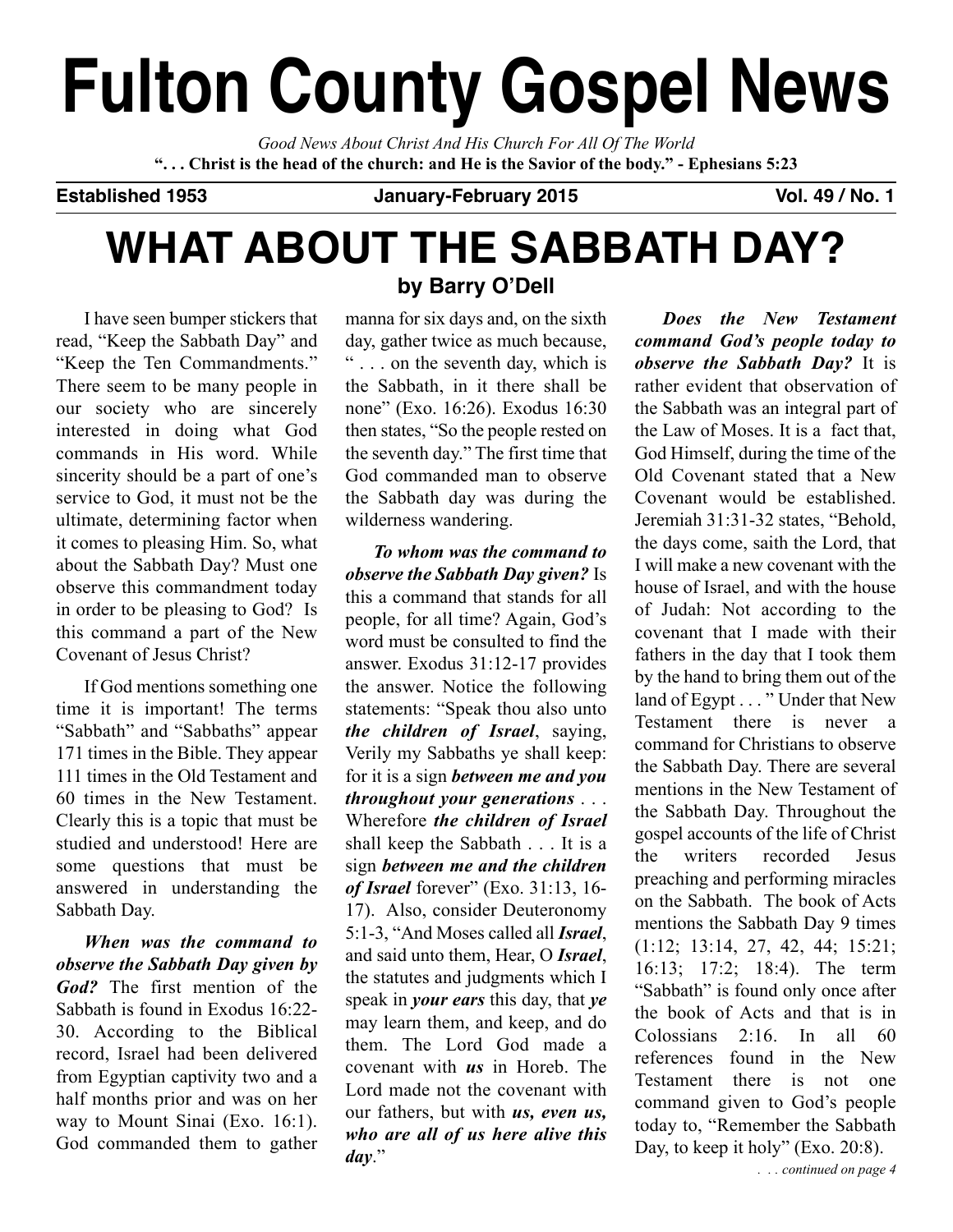#### **FULTON COUNTY GOSPEL NEWS** USPS Publication #211780

. . . is a Periodical publication issued monthly by the church of Christ at Third and Bethel (P.O. Box 251), Mammoth Spring, AR 72554-0251. **POSTMASTER: Please mail all changes of address to the above address.**

FCGN is mailed free of charge to any who care to receive it. We will be happy to add any names to the regular mailing list. If you send in a name we must have a complete address, including number and street name, or RR. or HCR number, plus box number, or a P.O. Box number and the **NINE DIGIT ZIP CODE.** This paper is supported by voluntary contributions for which we are grateful. Financial information will be furnished upon request. **Mail all address corrections or manuscripts to:**

#### **FULTON COUNTY GOSPEL NEWS** P.O. Box 251

Mammoth Spring, AR 72554

| Website  www.fultoncountygospelnews.org |  |
|-----------------------------------------|--|
|                                         |  |
|                                         |  |

# **THE END OF THE OLD COVENANT by John Gaines**

The most basic meaning of the word "covenant" is simply an agreement. Thus in the Bible, covenants are agreements between God and His people. God made several covenants with individuals in Old Testament times including Noah (Genesis 6:6) and Abram (Genesis 15:8). Circumcision was introduced as a token of the covenant God had made with Abraham (Genesis 17:9-11).

When we speak of the "Old Covenant," however, we usually refer to the written agreement or law given by God to Moses at Mount Sinai. In this article, the term has the same meaning as "Law of Moses."

The ending of the Law of Moses when Jesus died has been a major point of doctrine in the

Restoration Movement. Alexander Campbell in 1816 preached his famous Sermon on the Law to a meeting of Baptists. He maintained that we cannot make distinctions among ceremonial, judicial, and moral laws in the Old Testament. All are part of the Law that ended with the death of Christ. While the Old Testament is useful for our learning (Romans 15:4), it cannot be used as a rule of life for Christians. This issue was often debated with denominationalists but it was widely accepted by members of the Lord's church.

In recent times, teaching what once seemed clear has become blurred in the writing and preaching of some within the church. They tell us that we are missing the continuity of God's dealings with sinful people if we insist on dividing His revelation into two distinct covenants. Yet, the Old and New Covenants are clearly distinguished in the Scripture. Jeremiah prophesied that the Lord would *"make a new covenant with the house of Israel and with the house of Judah"* (Jeremiah 31:31). In verse 32, God contrasts this New Covenant from *"the covenant that I made with their fathers in the day that I took them by the hand to lead them out of the land of Egypt."* He had a better covenant planned for His people. Paul explained the benefit of this New Covenant when he said that the minds of those reading the Old Testament were blinded by a veil. But that veil was done away in Christ (2 Corinthians 3:12-16). Careful Bible students should be able to see clearly that Jeremiah's prophecy promised a change of covenants that would be fulfilled with Jesus' death

# **WHY THE OLD COVENANT WAS GIVEN**

God had dealt directly with the fathers of families through the times of Noah, Abraham and Jacob, but by the time when Moses led the Israelites out of Egyptian slavery, the need for a written law was critical. Galatians 3:19 says that the Law was added because of transgressions. A written law from God exposes man's sinfulness. Kenneth Boles helps our understanding with a good illustration of one way this works: "It functions as a flashlight might help to identify what has gone wrong with an automobile. The flashlight could call attention to a broken fan belt, but would be of little use in actually fixing the problem. The law spotlights man's broken, sinful state, but the law is not the tool we need to fix our brokenness" (*Galatians and Ephesians*, 87).

The Law served as a schoolmaster to bring us to Christ (Galatians 3:24). "Schoolmaster" might not be the best rendering of a Greek word that originally referred to a slave who guarded the children as they went to and from school. Hugo McCord thought that "school bus driver" was the best modernday equivalent of the word. In any event, the Law of Moses served to help maintain Israel's identity as the people of God through the centuries from Sinai to the Cross.

## **WHY THE OLD COVENANT ENDED**

Christ accomplished His mission of fulfilling the Law of Moses (Matthew 5:17). The Law was never intended to be permanent since it had always been God's plan to send His Son to achieve our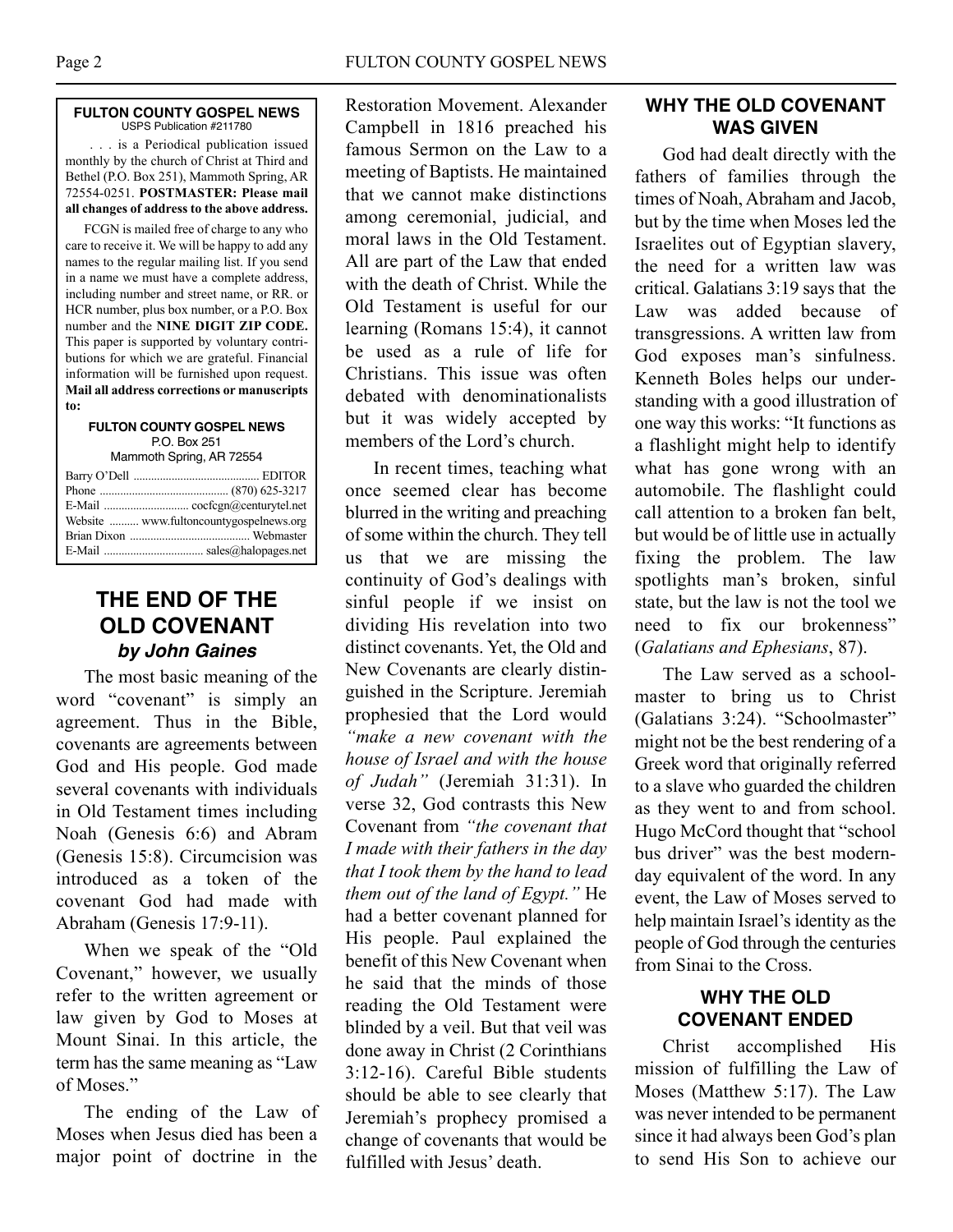salvation in a way that was never possible under the Mosaic Law. Back in Galatians 3:19, we're told that the law was added . . . *"till the seed should come to whom the promise was made."* Earlier (verse 16), Paul had made it clear that the word seed was singular and so referred to only one person. That Seed can only be Christ Jesus. Thus, we have learned that the Law of Moses was intended to last until the coming of Christ. When Jesus came, He made possible something much better. Hebrews 7:19 tells us, "*For the law made nothing perfect, but the bringing in of a better hope did; by the which we draw nigh unto God.*"

In Christ, we have a better hope because we have a better covenant, one based on better promises and a better sacrifice offered by Jesus through his death (Hebrews 8:6-8). Note verse 7 in that passage: "*For if that first covenant had been faultless, then should no place have been sought for the second.*" If the Old Covenant accomplished everything we needed to have eternal life, God would have had no reason to replace it. However, God did find fault with the Old Covenant because he promised to make a New Covenant with Israel and Judah. It is in that New Covenant that we have a new and improved way to gain access to God and obtain forgive-ness for sins.

# **HOW THE OLD COVENANT ENDED**

The effectiveness of the Law of Moses ended when Jesus died on the cross. Colossians 2:14 says, "*Blotting out the handwriting of ordinances that was against us, which was contrary to us, and took it out of the way, nailing it to his*

*cross.*" The English Standard translation says that He nailed to the cross "*the record of debt that stood against us with its legal demands.*"

That refers to the requirement inherent in the Law of Moses that its dictates must be followed with exact precision. Back in Galatians 3, Paul called this demand "*the curse of the law*" (Galatians 3:10, "*For as many as are of the works of the law are under the curse; for it is written, Cursed is every one that continueth not in all things which are written in the book of the law to do them"*). While Jesus was always able to resist the temptation to sin (Hebrews 4:15), you and I are highly unlikely to accomplish that same feat. Regarding law-keeping, if we succeed in keeping "the whole law" while failing in only one point, we are still sinners . . . guilty of all (James 2:10). There had to be a better way and that better way is given to us through the crucifixion of the altogether-innocent, sinless Son of God.

Through the body of Christ, we have become dead to the Law (Romans 7:4). Since Christians are now dead to the law, we are released from it and from its power over us (Romans 7:6). Paul used marriage to illustrate his point in Romans 7. A husband's death frees the wife from "*the law of her husband*" so that she may remarry without being called an adulteress (verses 1-3). In the same way, those who had been under the Law of Moses and had been "married" to that Law are now free to "*be married to another, even to him who is raised from the dead*" (verse 4). The Law of Moses has no more power or authority over those who are in Christ Jesus.

### **WHAT THE END OF THE OLD COVENANT MEANS FOR CHRISTIANS TODAY**

**Salvation.** "*There is now no condemnation to them which are in Christ Jesus, who walk not after the flesh but after the Spirit*" (Romans 8:1). The Old Covenant offered the postponement of guilt through animal sacrifices. "*In those sacrifices there is a remembrance again made of sins every year. For it is not possible that the blood of bulls and of goats should take away sins*" (Hebrews 10:3-4).

**Sacrifice.** Jesus gave Himself as the ultimate, once-for-all-time sacrifice. His death on the cross never needs to be repeated. Unlike the animal sacrifices that needed to be offered over and over, Jesus offered up himself once. People generally understand this truth. We do not see many people today attempt to obtain forgiveness by slaughtering lambs on altars.

If the Law of Moses was deficient in its ability to provide genuine salvation and if the sacrifices of sheep and bulls and goats was vastly inferior to the sacrifice of Christ, why should we think that any part of the Old Covenant would still be binding on today's Christians? Why would we think that Sabbath-keeping, worshiping with instrumental music, or any other detail of the lifestyle Israelites practiced under the Old Covenant would be appropriate for Christians living under the better covenant of Christ?

*John Gaines preaches for the Skagit Valley Church of Christ in Burlington, Washington.*